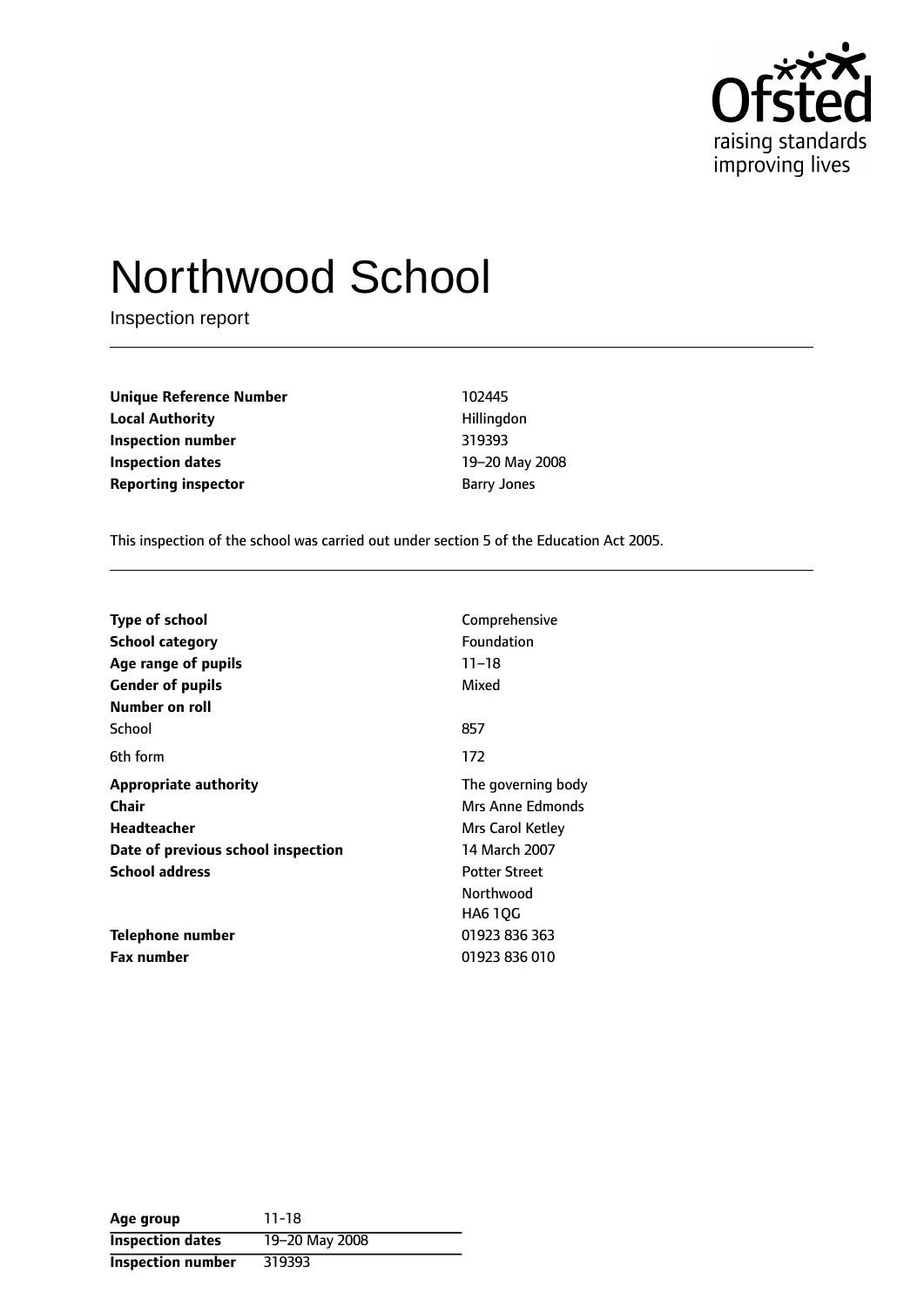.

© Crown copyright 2008

#### Website: www.ofsted.gov.uk

This document may be reproduced in whole or in part for non-commercial educational purposes, provided that the information quoted is reproduced without adaptation and the source and date of publication are stated.

Further copies of this report are obtainable from the school. Under the Education Act 2005, the school must provide a copy of this report free of charge to certain categories of people. A charge not exceeding the full cost of reproduction may be made for any other copies supplied.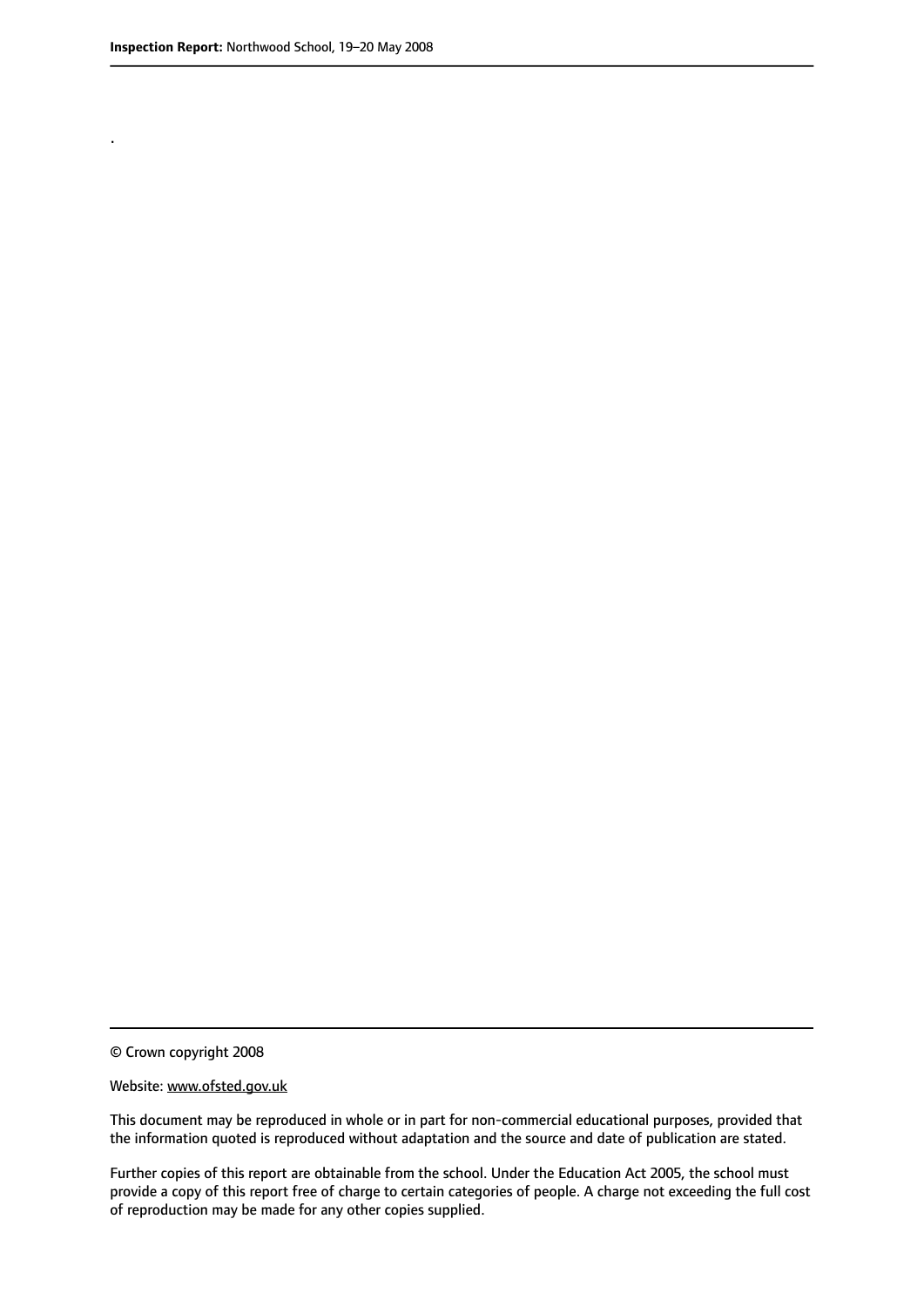# **Introduction**

The inspection was carried out by four Additional Inspectors.

### **Description of the school**

The proportions of students from minority ethnic backgrounds and who speak English as an additional language are above average. A small proportion of pupils are at an early stage of learning English. The number of students who leave or join the school at unusual times is higher than usually found. The proportion of pupils with learning difficulties and disabilities is average. These are mainly for specific or moderate learning difficulties or for behavioural, social and emotional difficulties. In addition, the school has a small Special Resource Provision for eight students with language and communication difficulties. The school has severe falling rolls in the main school. This decline has largely resulted from reorganisation of schools both within the borough and in a neighbouring authority. Entry numbers have fallen for those joining in Year 7 and Year 12. The school became a business and enterprise specialist college in September 2004. The school has achieved Investors in People status. It experiences difficulty in recruiting key staff.

As a result of the previous inspection, the school was given a Notice to Improve as significant improvement was required in attendance and in relation to achievement in English, mathematics and science, especially in Years 7 to 9. A further area for development was to increase the proportion of good teaching. A monitoring visit by HMI in November 2007 found that the school was making good progress on these issues.

### **Key for inspection grades**

| Grade 1 | Outstanding  |
|---------|--------------|
| Grade 2 | Good         |
| Grade 3 | Satisfactory |
| Grade 4 | Inadequate   |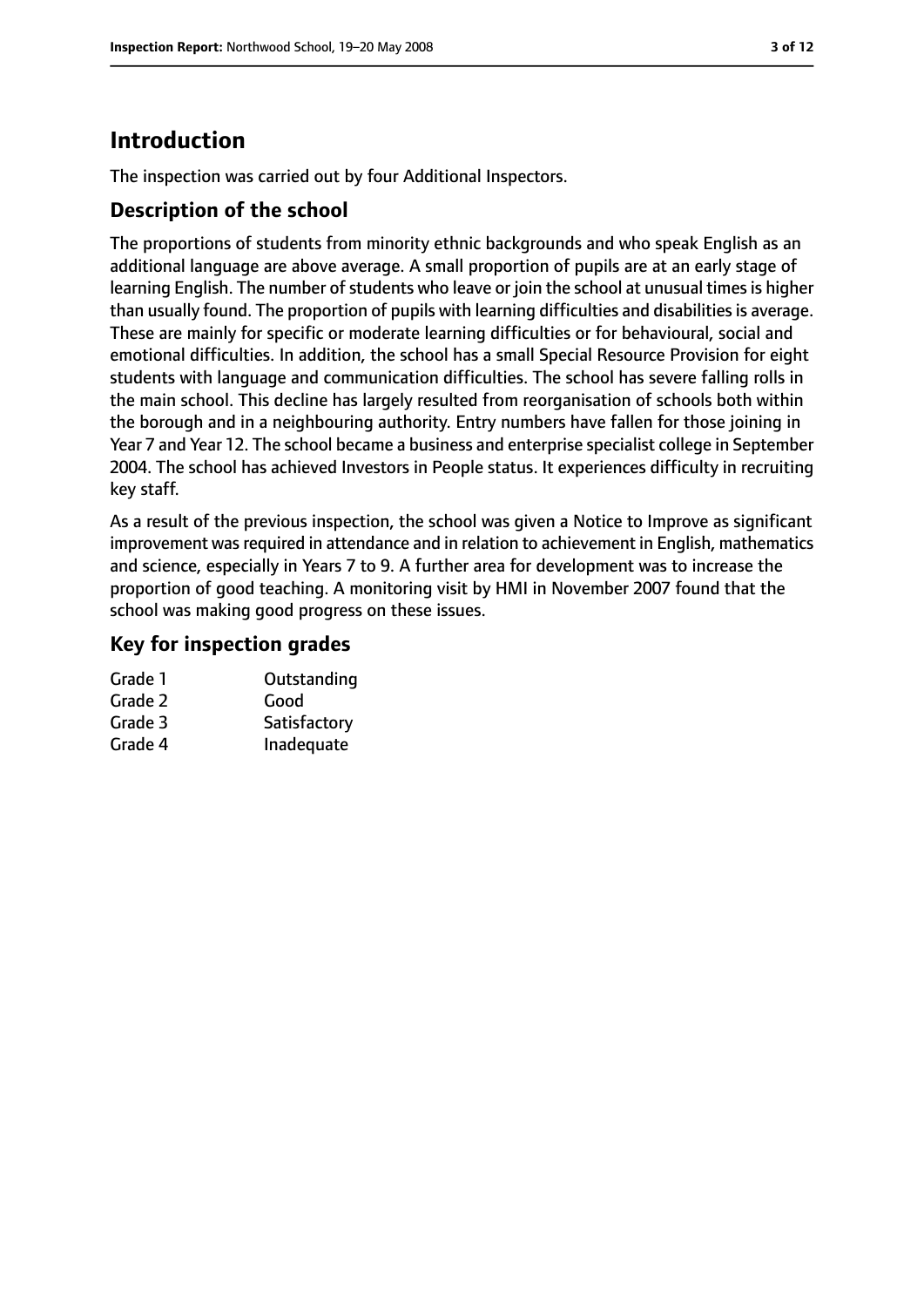# **Overall effectiveness of the school**

#### **Grade: 3**

In accordance with Section 13 (5) of the Education Act 2005, Her Majesty's Chief Inspector is of the opinion that the school no longer requires significant improvement.

The school's overall effectiveness is satisfactory. It has made good progress in the areas identified as weaknesses in the previous report. Improvements in attendance are outstanding while students' achievement has improved in all three key stages in line with better teaching. This has been accomplished by a strengthening of the senior management team. This effective work by senior managers is being undermined by the impact of the very sharp decline in the number of students joining the school. There is a recovery plan agreed with the local authority. However, it is predicated on entry numbers to the school that are not being met by a very considerable margin. There is still uncertainty over future numbers of students that are likely to join the school. This aspect is largely beyond the school's control. However, the school's financial planning and plans for developing a curriculum for forthcoming years, have not been modified sufficiently. Currently planning does not demonstrate that plans for expanding the main school curriculum are affordable. Although the school provides an acceptable standard of education and has a strong, capable management team, capacity for further improvement is therefore inadequate.

Standards are below average in most respects although the trend is upwards, particularly at Key Stage 3. There is still a legacy of underachievement in Key Stage 4 particularly, due to weaknesses in teaching in the past. Consequently, in 2007 many students did not make the progress they should have in the GCSE examinations. Students' progress in English and mathematics still lags behind that in other subjects. The tracking of students' progress has been improved and is now good. This shows that the picture is improving because students are making satisfactory progress in lessons across the school; in the sixth form students make good progress. Teachers plan well and make effective use of interactive whiteboards. They make more effective use of assessment data to plan lessons, though this varies across classes. The same work is too often provided to all the students in a class. The school has invested heavily into staffing the mixed-ability groups in Years 7 and 8. The school has retained five teaching groups for most subjects and six for physical education and technology even though the numbers are consistent with a three-form entry. Students in these small classes make average progress but not the rapid acceleration expected, given the high commitment of resources. This initiative has not provided satisfactory value for money and the school has acknowledged that it has to increase class sizes next year.

The school has adopted very rigorous procedures to improve attendance that have been pursued relentlessly. Consequently, attendance has improved to average levels from being well below previously. Procedures for improving behaviour are also good. However, agreed policies are not implemented consistently by all staff. Senior managers adopt a high profile around the school and consequently it is orderly. In classes a minority of boys do not always behave appropriately. These boys do not do as well as they should in their work. They also command too much of the teachers' attention and so detract from other students' progress. This is rightly raised as a concern by parents and other students. Until recently, because of difficulties in making a specialist needs appointment, the provision for students with moderate and specific learning difficulties has not been well organised. This is now rectified and these students make the same progress as their classmates. Students in the Specialist Resource Provision are usefully included in mainstream classes for the majority of their time. However, the teachers and the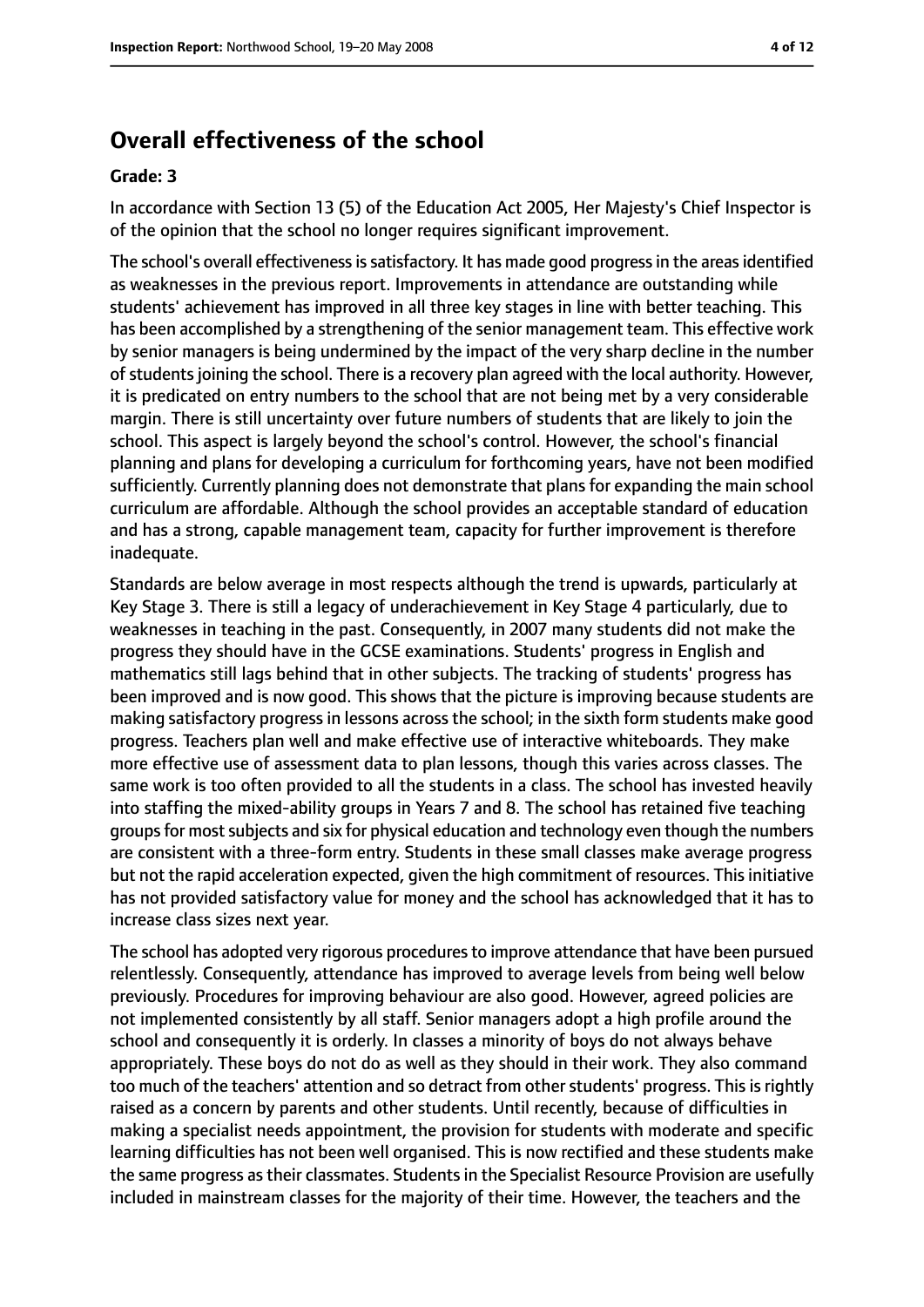Specialist Resource Provision staff do not collaborate strongly enough and some of the work given to the students is not suited to their needs. There is inadequate oversight by senior managers and these issues are not being tackled sufficiently rigorously. There are strengths to students' personal development. They have a good understanding of healthy issues. They also have a mature understanding of other cultures and beliefs.

The management of the school's specialist status as a business and enterprise college is good. Students do better in these subjects than in most of their other subjects. The specialist subjects have contributed significantly to improving teaching and learning by sharing good practice. It has been a driving force for the introduction of more vocational courses. The school makes a valuable contribution to developing these specialisms in other secondary schools through a local network. There are some innovative ideas for developing the curriculum further. These are sound aims as the intake to the school has changed markedly in the last few years. It now receives fewer higher attaining students than previously and relatively more who would benefit from a vocational type of course. However, the ambitious proposals imply an expansion in provision when the reality is that the school is faced with making some painful cuts. The school has not grasped the nettle in the recent past and so inspectors do not have confidence that these plans can be realised within the current constraints.

### **Effectiveness of the sixth form**

#### **Grade: 2**

Standards in advanced level examinations are a little below average overall but are improving and students achieve well. An average proportion obtain a pass at A level but fewer than in most schools attain the highest grades. Standards improved in 2007 and were better than the average for the local authority. In the past, the school accepted onto advanced academic courses students who had lower prior attainment than in most other sixth forms. For some, the demands were too great and a significant proportion did not complete their two-year course. Most of the remaining students made good progress as a result of good teaching. The school has modified the curriculum for current students. It is now good and meets the needs of all students because of the increased number of vocational courses. Results in modular examinations this year and the school's own effective tracking shows that students are now achieving well. The improvements in the curriculum are demonstrated since there are few drop-outs from courses. The school is not complacent and further improvements are planned. However, the current financial constraints present too many uncertainties in relation to the affordability of the planned changes. Consequently, this limits the school's capacity to make further improvements.

### **What the school should do to improve further**

- Work with the local authority to urgently revise the recovery plan to ensure that the school can continue to provide an acceptable standard of education based on realistic projections for student numbers.
- Raise standards in English and mathematics at Key Stage 4.
- Improve the quality of teaching so that all students are enabled to make good progress.
- Ensure that all boys behave and achieve well.
- Ensure that there is effective oversight of the Special Resource Provision.

A small proportion of the schools whose overall effectiveness is judged satisfactory but which have areas of underperformance will receive a monitoring visit by an Ofsted inspector before their next section 5 inspection.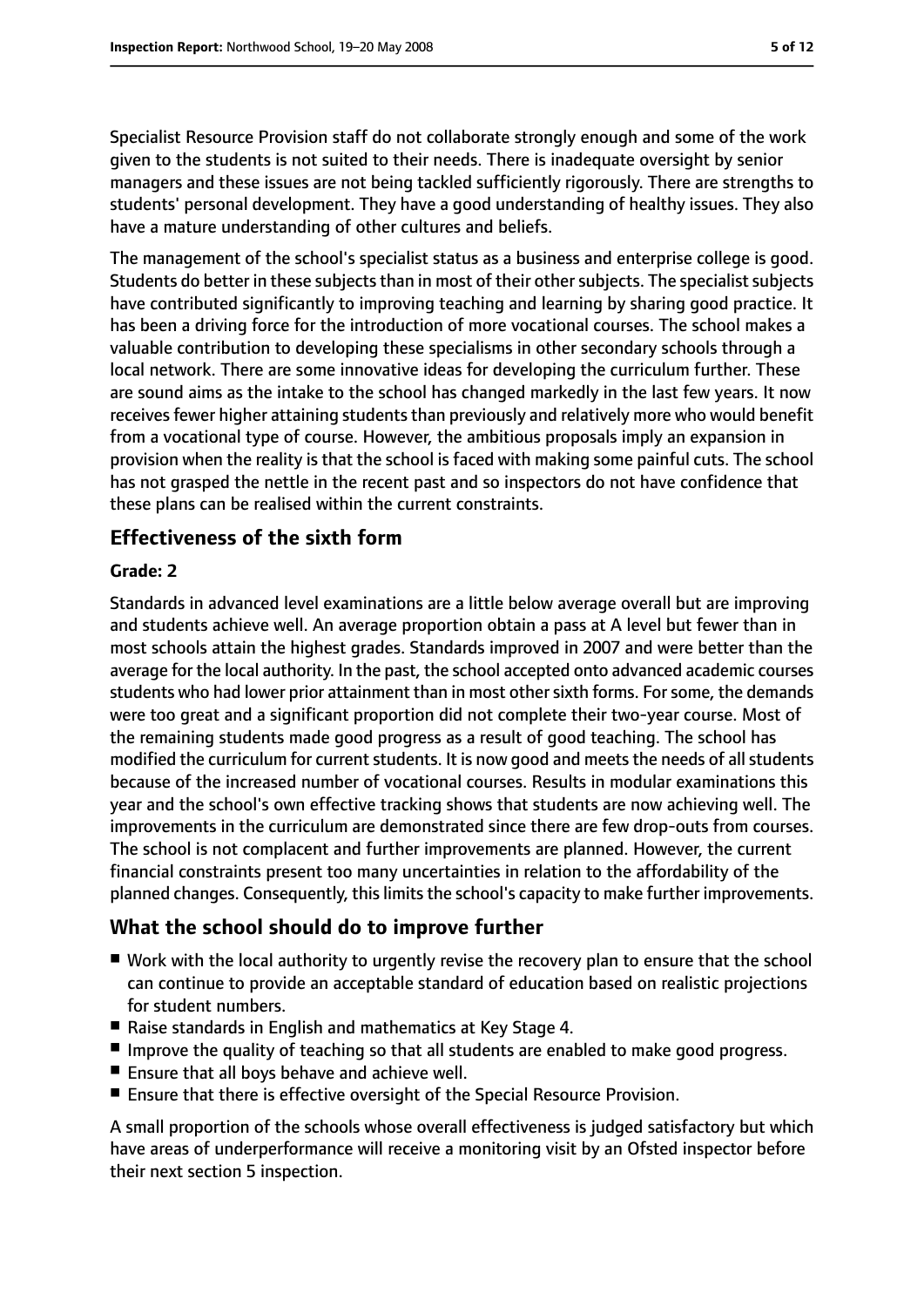# **Achievement and standards**

#### **Grade: 3**

#### **Grade for sixth form: 2**

The great majority of students are now making satisfactory progress in lessons. This has been underpinned by a more rigorous analysis of data and tracking of students' progress. For instance, in science the new head of department identified that students had weak skills in investigative and practical aspects of the work. The curriculum was modified, teachers received extra training and this was monitored well. The school's own monitoring shows that standards have risen as a result. The school has received considerable support from the local authority for raising standards in English. Under the leadership of the new head of department this is beginning to pay dividends. However, more work remains to be done to ensure that students achieve well in English and mathematics. A minority of boys, mainly White British, do less well but other ethnic groups are achieving satisfactorily.

# **Personal development and well-being**

#### **Grade: 3**

#### **Grade for sixth form: 2**

Most students enjoy school and feel safe. However, there are a few students who do not always feel confident enough to report bullying and this concernssome parents. Behaviour isimproving as shown by the reduced number of exclusions and frequency of incidents within the school. However, the behaviour of a few boys particularly remains a concern. As one student observed, `they spoil it for the rest'. Students' spiritual, moral, social and cultural awareness is good. Generally, students engage well with both visitors and their peers. The school council takes its role seriously. Its ideas for polo neck shirts were adopted by the school. Enterprise days have been introduced into the curriculum to develop entrepreneurship. All departments carry out an audit of enterprise within their area. Year 7 students run an enterprise club and there is an active Young Enterprise for students in the sixth form. Visits from businesses give students the necessary skills to prepare them for the world of work. Students in the sixth form receive good guidance, including having a personal mentor, for continuing to higher education. Sixth formers contribute well to the school and to the local community. They are involved in mentoring younger students and in links with primary schools and a local special school.

# **Quality of provision**

### **Teaching and learning**

#### **Grade: 3**

#### **Grade for sixth form: 2**

The proportion of good teaching is increasing, but there remain inconsistencies in practice, for example, in the setting of appropriate and regular homework. Good use has been made of professional development and more rigorous monitoring of teaching to broaden the range of strategies used in lessons. Students welcome the increased use of group work and opportunities to use whiteboards interactively. Lesson objectives are shared with students and increasingly good use is being made of self and peer assessment. However, teachers make insufficient use of assessments to plan for the range of needs within classes. Whilst students indicate that they find marking helpful, much provides too little information on what they need to do to improve.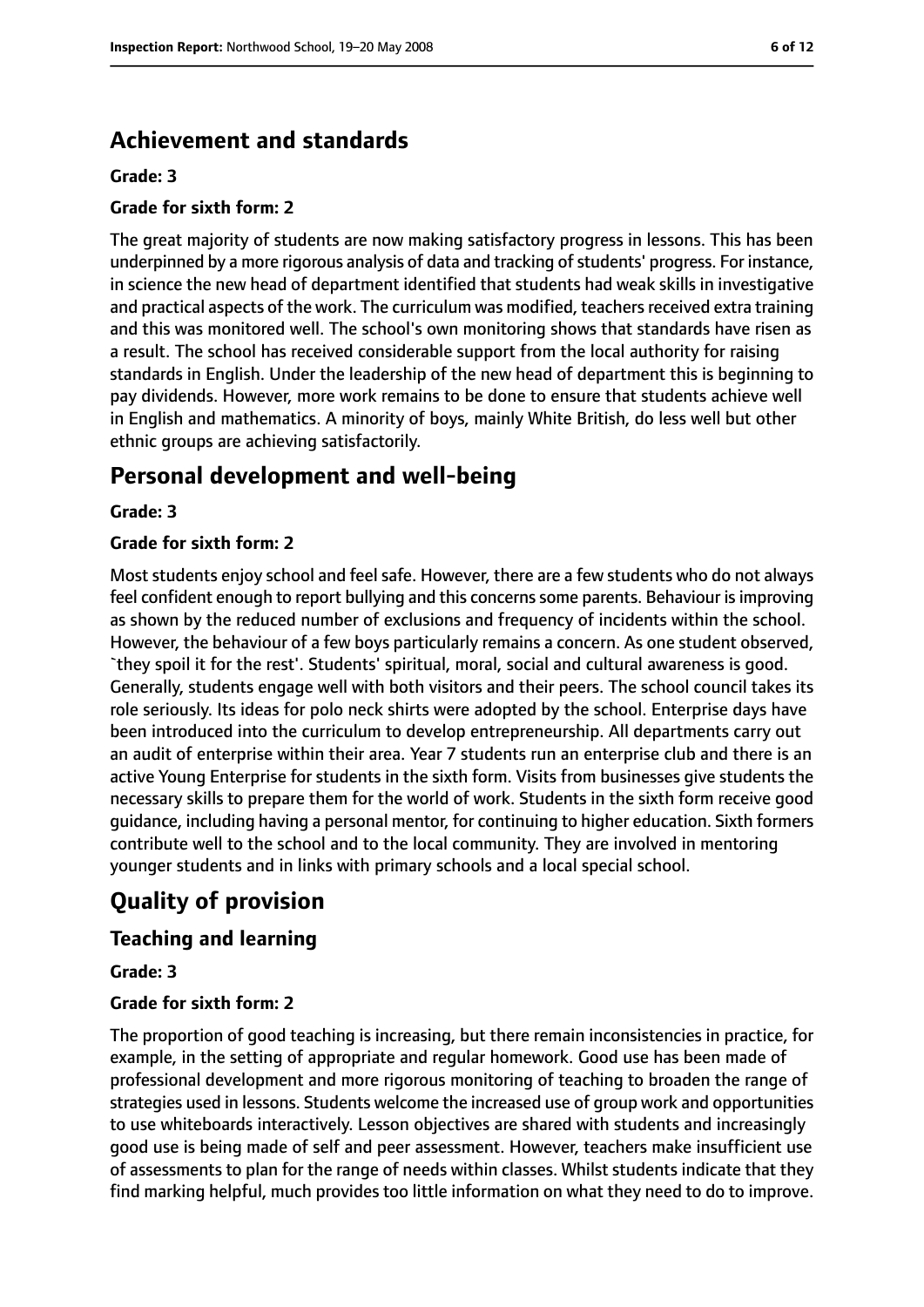#### **Curriculum and other activities**

#### **Grade: 3**

#### **Grade for sixth form: 2**

The curriculum is satisfactory in the main school and good in the sixth form. Improvements in recent years underpin the better progress made by students. There is a good range of enrichment activities and provision is enhanced through the school's specialism in business and enterprise. Students are offered a good range of subjects in Years 10 and 11 and in the sixth form, with increasing provision for vocational pathways from 14 to 18 to meet the differing needs of groups of students. For example, a successful course is offered from Year 10 in hairdressing and a course in construction is being offered from September 2008. Planning for future development of the sixth form is good. Links are being developed with colleges and other schools to ensure the viability of options. Courses such as applied science are being introduced as they better match students' needs than some traditional A-levels. In contrast, planning for the reduced roll in the lower years is insufficiently developed. Smaller classes in Years 7 and 8 have not been used effectively to ensure good achievement and viable, coherent proposals for when these year groups reach Years 10 and 11 have not been developed. Provision for work-related learning is good. Students receive good advice on careers, option choices and planning for university and there is a good programme of work-related activities for all year groups.

#### **Care, guidance and support**

#### **Grade: 3**

#### **Grade for sixth form: 2**

Staff show a high level of commitment to supporting students, who in turn look after each other well. Students have a form tutor and a Year Learning Co-ordinator. The coordinators are effective first ports of call for the day-to-day issues that may arise to disturb learning. They also have an effective oversight of students' academic and personal development and this is helping to raise achievement. Learning mentors also work well with Year 11 students. However, not all students know their targets or how they might improve further. Students attending the Specialist Resource Provision benefit from caring staff who work hard to be there for the students at all times of the school day. When students are taught individually, work is often not appropriate for the age of the student and does not best meet the needs of the individuals. Whilst students with moderate and specific learning difficulties are identified appropriately, the co-ordination of support arrangements was ineffective for some period of time due to changes in staff. Senior leaders have recognised the urgent need to address this aspect of its work and appropriate steps are being taken to rectify this. Currently, the targets on individual education plans are not the practical, helpful tool that they are meant to be. Consequently, student's individual and particular needs are not always met fully and this prevents some students from making good progress.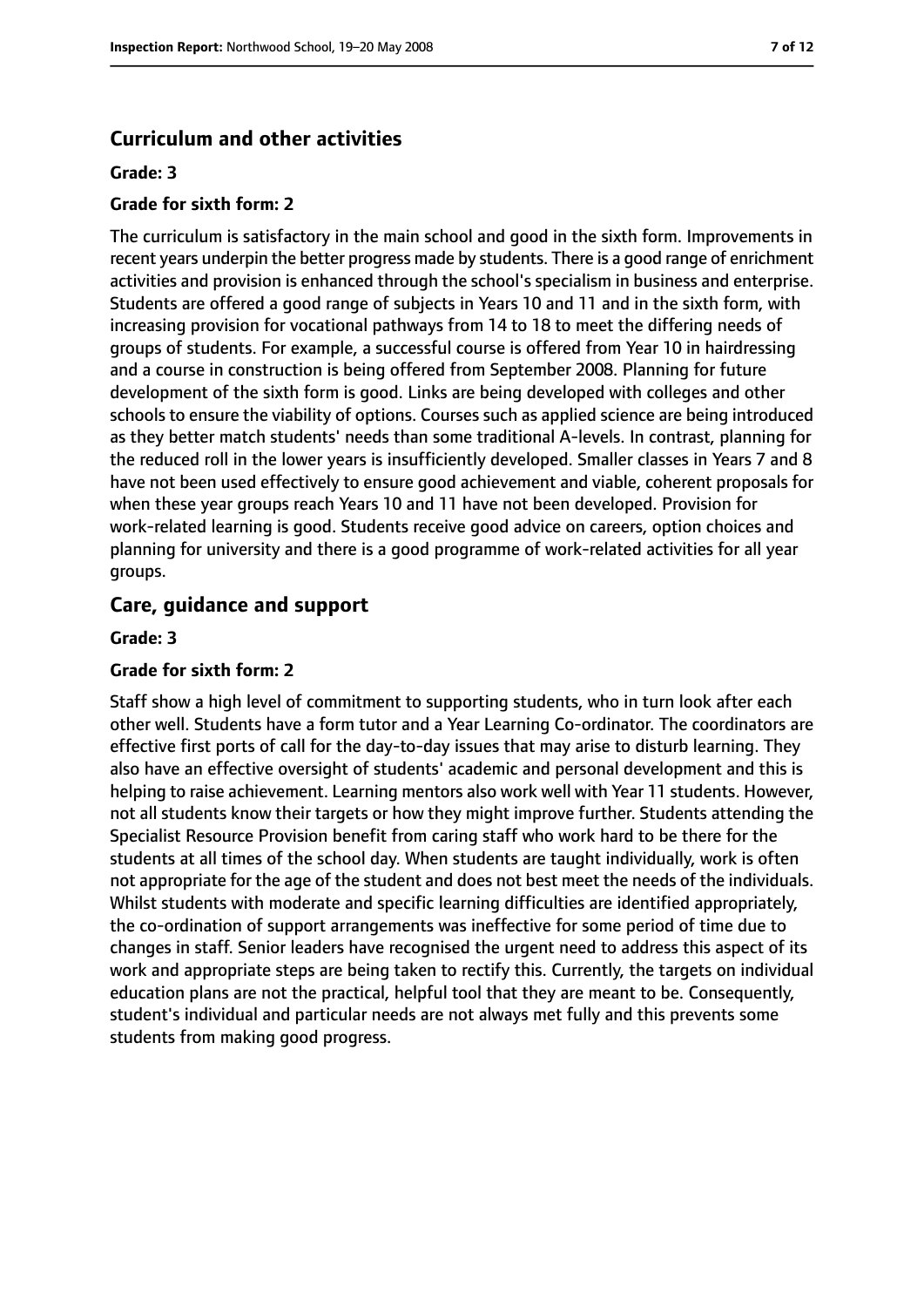### **Leadership and management**

#### **Grade: 3**

#### **Grade for sixth form: 2**

Leadership and management are satisfactory. There are some good procedures and practices. The school has received valued support from the local authority and other consultants. There is now a good system for tracking students' progress. The assessment data are shared effectively with other managers who use it well. Senior managers monitor the quality of teaching rigorously. These measures have contributed very significantly to the rising standards. The sixth form is thriving and this owes much to its good leadership and the way the school has responded positively to changing circumstances. Middle leaders are receiving appropriate training and their role is being extended. For example, they contribute usefully to the monitoring of teaching and learning although there is insufficient attention on the progress being made by students in their observations. The school recognises that there is more work to do. Some lower attaining boys do not achieve as well as others. The school is tackling this and initiatives are beginning to have an impact.

The school has clearly demonstrated that it has the capacity to improve if it could continue at its current level of resourcing. However, it has been living beyond its means and the school's good work is at risk of being undone. The triggers for the plummeting school roll were beyond the school's control. Abrupt changes in the school roll of this magnitude would be exceptionally difficult for any school to manage. The governors' initial strategy was to boost the marketing of the school but this has not been successful. The recovery plan, agreed with the local authority, is flawed because it is based on predictions for student numbers that are proving to be far too optimistic. The number on roll is currently falling by over 100 students a year and this trend seems set to continue in the medium term. Acceptances for students starting in Year 7 in September 2008 are running at less than a third of what they were only three years ago. The resulting high staffing level is very costly and the current curriculum provision is unlikely to be sustainable. However, there is no contingency plan, nor any revised plan for recovery, based on more realistic estimates of student numbers. This contributes to inadequate forward planning. For instance, plans for expansion of the curriculum take insufficient account of the serious budgetary position. The sixth form is better placed as there is a smaller drop in numbers and it is actively exploring links with other providers. However, given the lack of a realistic overall plan agreed by all responsible parties, it is not clear that the sixth form will be able to avoid cuts in provision too.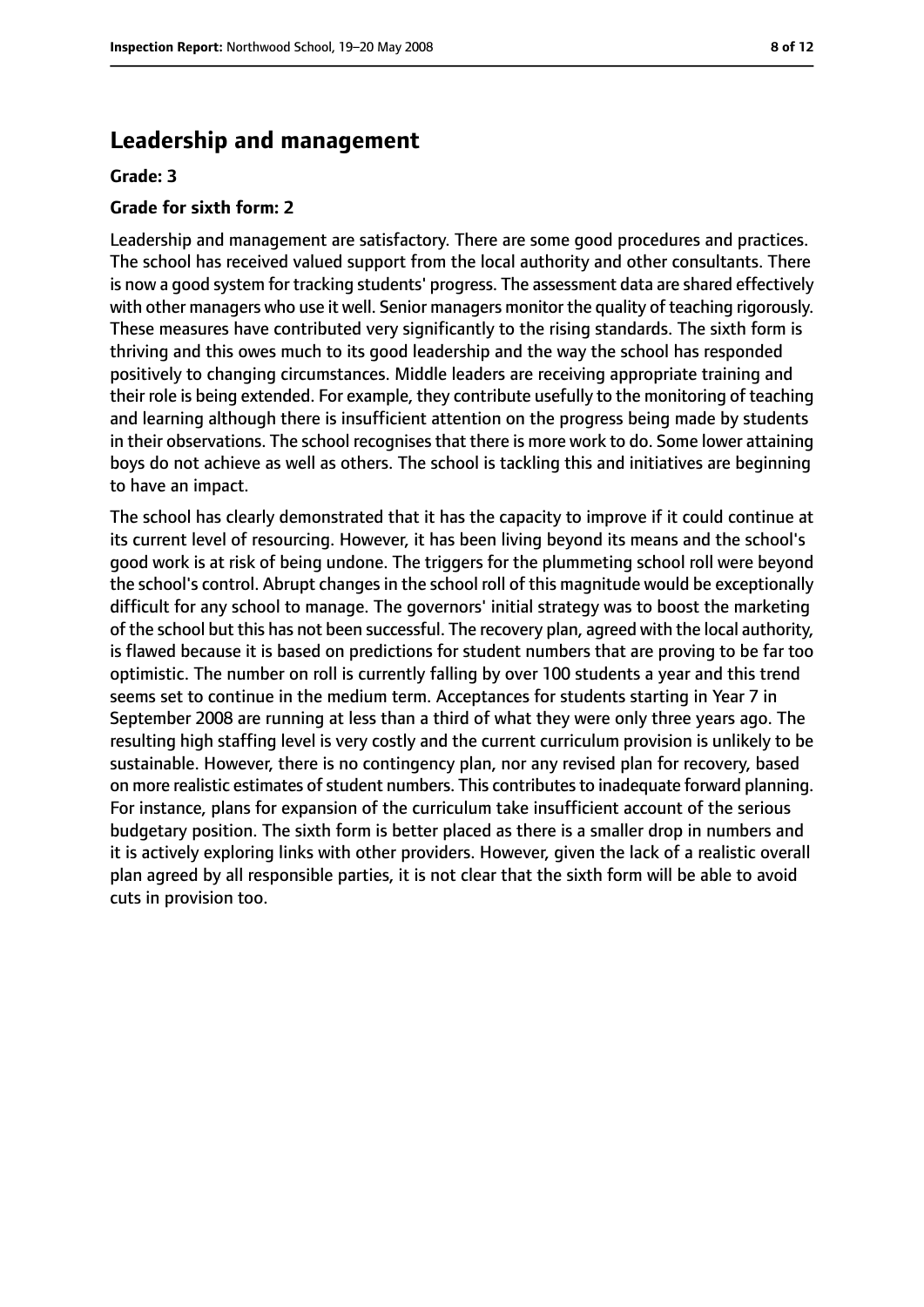**Any complaints about the inspection or the report should be made following the procedures set out in the guidance 'Complaints about school inspection', which is available from Ofsted's website: www.ofsted.gov.uk.**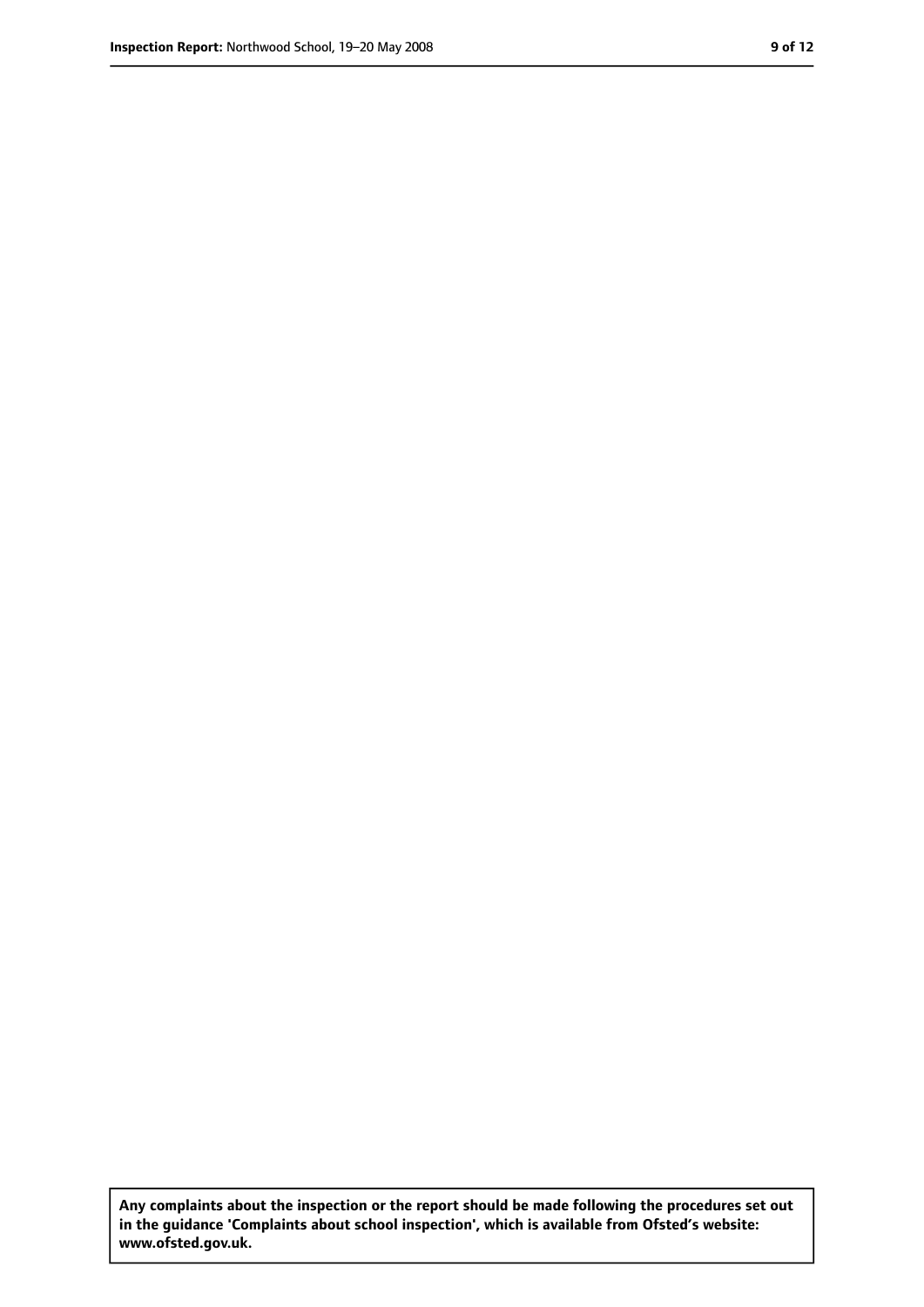#### **Annex A**

# **Inspection judgements**

| Key to judgements: grade 1 is outstanding, grade 2 good, grade 3 | <b>School</b>  | $16-19$ |
|------------------------------------------------------------------|----------------|---------|
| satisfactory, and grade 4 inadequate                             | <b>Overall</b> |         |

### **Overall effectiveness**

| How effective, efficient and inclusive is the provision of<br>education, integrated care and any extended services in meeting<br>the needs of learners? |     |     |
|---------------------------------------------------------------------------------------------------------------------------------------------------------|-----|-----|
| Effective steps have been taken to promote improvement since<br>the last inspection                                                                     | Yes | Yes |
| How well does the school work in partnership with others to<br>promote learners' well-being?                                                            |     |     |
| The capacity to make any necessary improvements                                                                                                         |     |     |

### **Achievement and standards**

| How well do learners achieve?                                                                               |  |
|-------------------------------------------------------------------------------------------------------------|--|
| The standards <sup>1</sup> reached by learners                                                              |  |
| How well learners make progress, taking account of any significant<br>variations between groups of learners |  |
| How well learners with learning difficulties and disabilities make<br>progress                              |  |

# **Personal development and well-being**

| How good is the overall personal development and<br>well-being of the learners?                                  |  |
|------------------------------------------------------------------------------------------------------------------|--|
| The extent of learners' spiritual, moral, social and cultural<br>development                                     |  |
| The extent to which learners adopt healthy lifestyles                                                            |  |
| The extent to which learners adopt safe practices                                                                |  |
| How well learners enjoy their education                                                                          |  |
| The attendance of learners                                                                                       |  |
| The behaviour of learners                                                                                        |  |
| The extent to which learners make a positive contribution to<br>the community                                    |  |
| How well learners develop workplace and other skills that will<br>contribute to their future economic well-being |  |

# **The quality of provision**

| How effective are teaching and learning in meeting the<br>full range of the learners' needs?          |  |
|-------------------------------------------------------------------------------------------------------|--|
| How well do the curriculum and other activities meet the<br>range of needs and interests of learners? |  |
| How well are learners cared for, guided and supported?                                                |  |

 $^1$  Grade 1 - Exceptionally and consistently high; Grade 2 - Generally above average with none significantly below average; Grade 3 - Broadly average to below average; Grade 4 - Exceptionally low.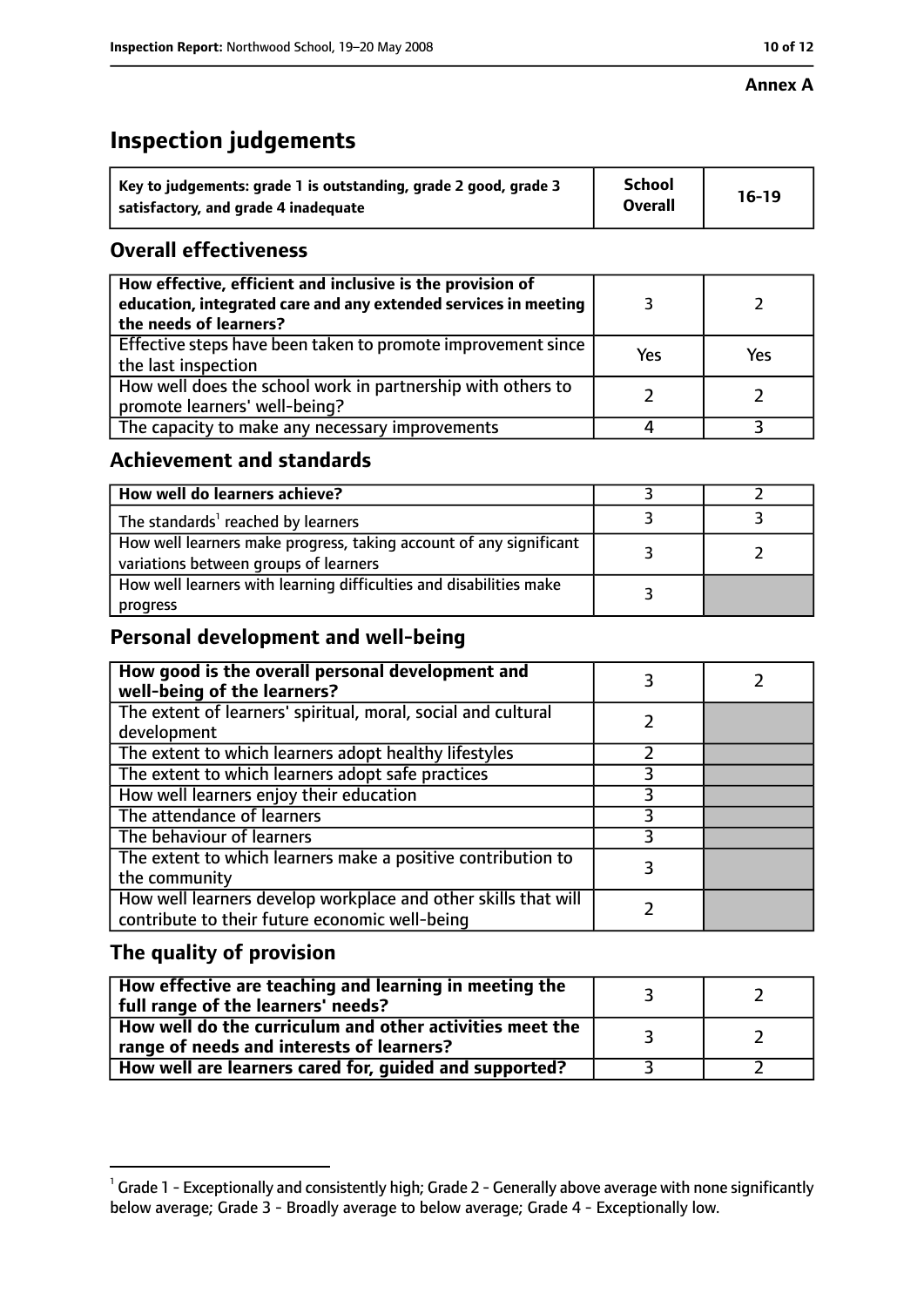#### **Annex A**

# **Leadership and management**

| How effective are leadership and management in raising<br>achievement and supporting all learners?                                                 | 3   |               |
|----------------------------------------------------------------------------------------------------------------------------------------------------|-----|---------------|
| How effectively leaders and managers at all levels set clear<br>direction leading to improvement and promote high quality of<br>care and education | 3   |               |
| How effectively leaders and managers use challenging targets<br>to raise standards                                                                 | 3   |               |
| The effectiveness of the school's self-evaluation                                                                                                  | 3   | $\mathcal{P}$ |
| How well equality of opportunity is promoted and discrimination<br>tackled so that all learners achieve as well as they can                        | 3   |               |
| How effectively and efficiently resources, including staff, are<br>deployed to achieve value for money                                             | 4   |               |
| The extent to which governors and other supervisory boards<br>discharge their responsibilities                                                     | 3   |               |
| Do procedures for safeguarding learners meet current<br>qovernment requirements?                                                                   | Yes | <b>Yes</b>    |
| Does this school require special measures?                                                                                                         | No  |               |
| Does this school require a notice to improve?                                                                                                      | No  |               |